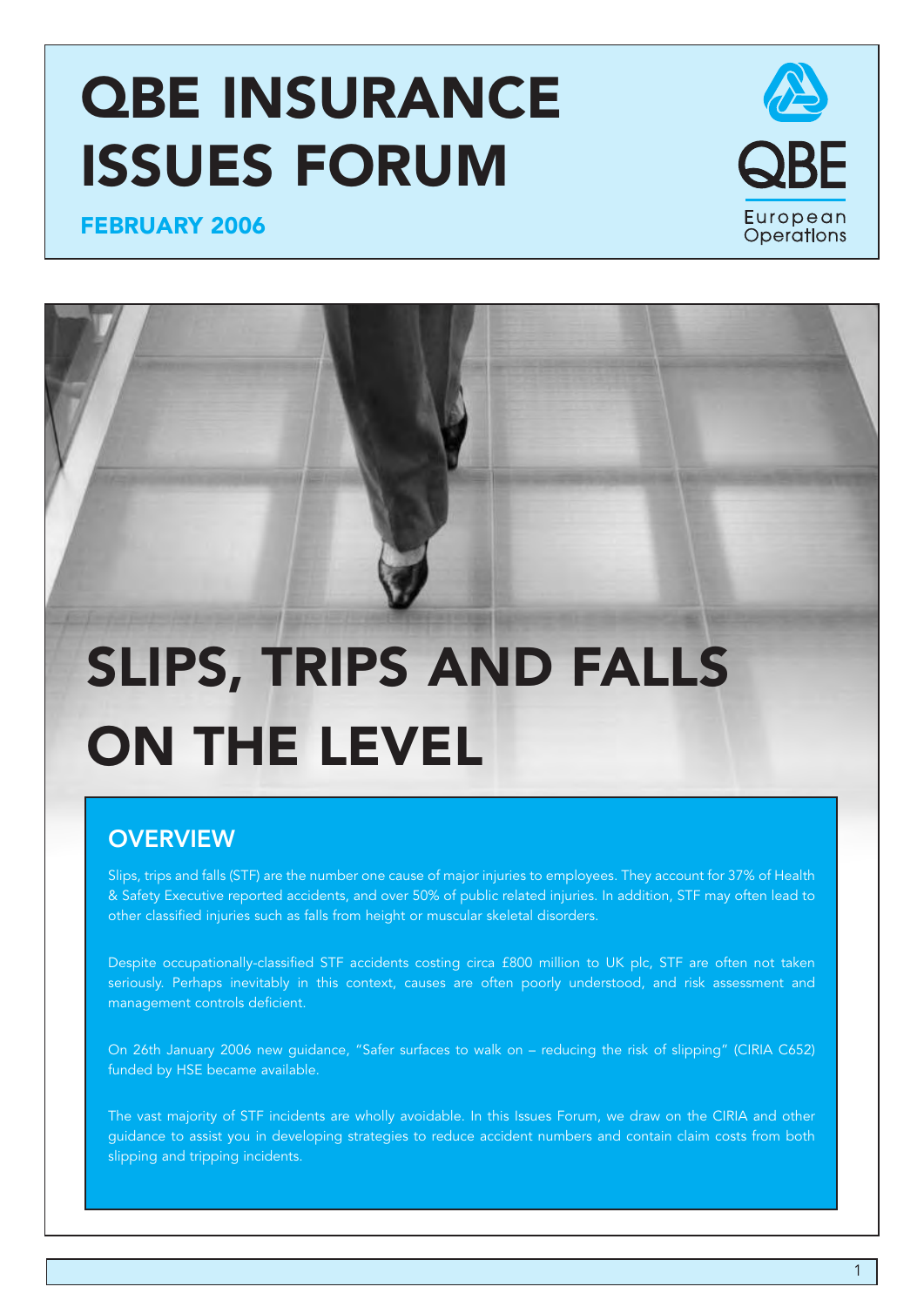### **IMPACT ON INDUSTRY**

STF are prevalent across all industries. HSE report that circa 25% of RIDDOR accidents in the manufacturing sector are STF. This rises to circa 38% in the food industry, 40-45% within offices and over 50% in sectors such as leisure, education and health.

In order for the HSE to meet their '*Revitalising*' targets, STF have been identified as a priority programme. From 2001 the target was to reduce the incidence rate of fatal and major STF injuries by 10% by 2010 and 5% by 2004. Originally, the programme was agreed by the Health and Safety Commission (HSC) as a priority programme for Local Authorities only. The HSE became involved in 2003, and in part this later introduction of HSE has meant initial targets have not been met.

In the HSE's Slips and Trips Programme Plan for 2005-2008, a revised target of reducing STF major injuries by 5.1% by 2008 has been set and QBE are recommending to their Insureds that this is considered the minimum target.

### **QBE STF CLAIMS EXPERIENCE**

QBE has analysed all Slip and Trip claims reported on its Employers' Liability portfolio since 2002. There are parallels to HSE statistics in that:

- For our largest STF claims producers, employers' liability claims of this type average 28% of their claims experience with an average claim frequency of 3.5 claims per 1000 employees
- The average value of a STF claim in 2004 was £8,800 with incurred costs of all STF claims since 2002 now approaching £30 million
- We successfully defend circa 25% of STF claims but this increases significantly with our best practice insureds

There is obvious scope for QBE clients to target improvements in their own STF claim rates. Any client requiring further detail on their own STF claim performance is invited to contact their respective Broker, Underwriter or Liability Risk Manager.



### **GRAPH 1 – AVERAGE COST OF ALL SLIP & TRIP CLAIMS SETTLED BY YEAR**

**QBE**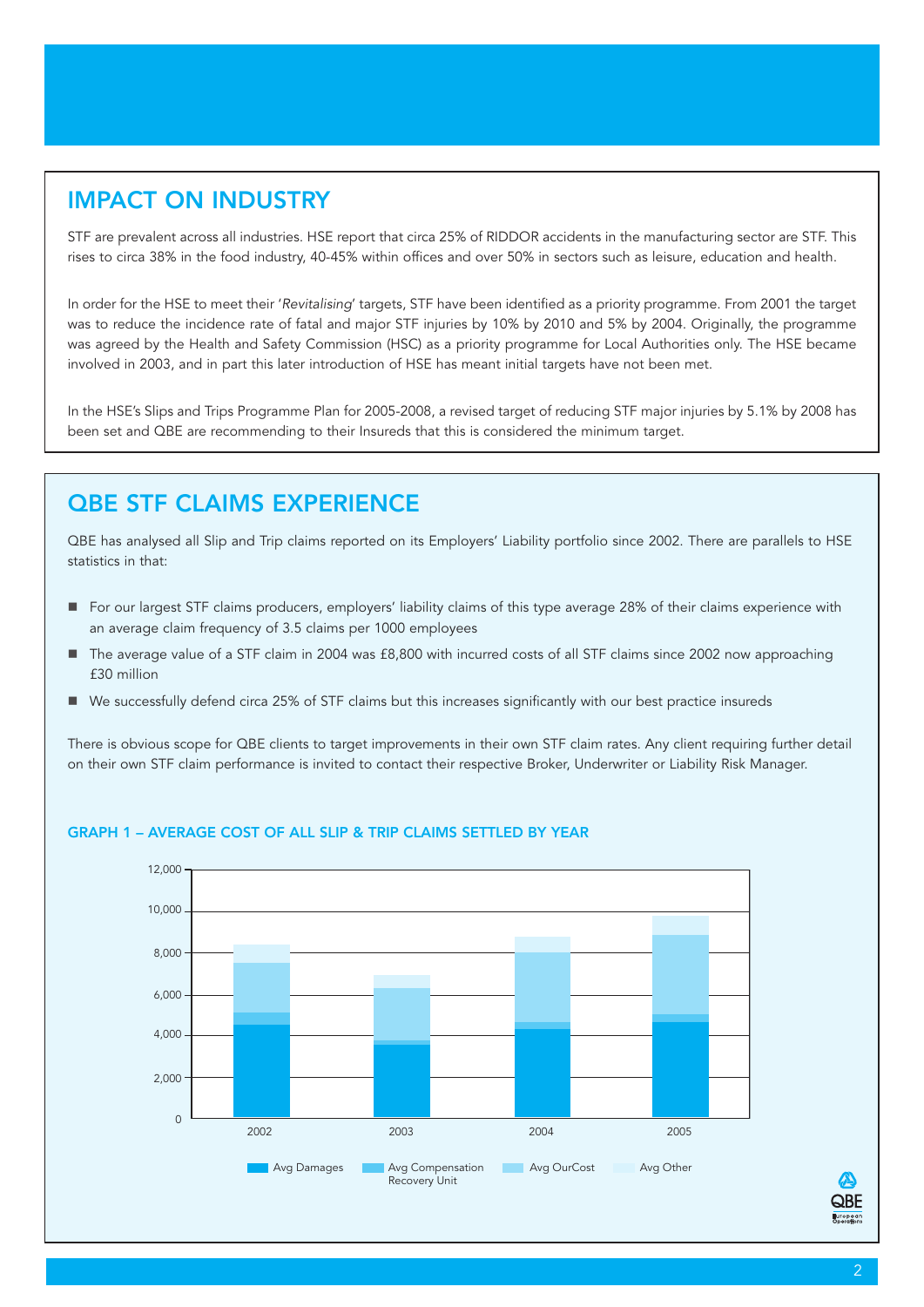### **LEGAL DUTIES**

The main legislation associated with slips and trips claims will be:

- Health and Safety At Work etc Act 1974 (HSW Act) which places a duty on employers to ensure the health and safety of employees and others who may be affected by their work activities.
- The Management of Health and Safety at Work Regulations 1999 build upon the HSW Act and include duties for people in control of workplaces to assess risks (including STF). They also require appropriate arrangements for planning, organisation, control, monitoring and review of any measures to safeguard health and safety as identified by the risk assessment.
- Regulation 12 of Workplace (Health, Safety and Welfare) Regulations 1992 states:
	- Every floor in a workplace and the surface of every traffic route in a workplace shall be of a construction such that the floor or surface of the traffic route is suitable for the purpose for which it is used.
	- **Without prejudice to the generality of** paragraph (1), the requirements in that paragraph shall include requirements that the floor, or surface of the traffic route, shall have no hole or slope, or be uneven or slippery so as, in each case, to expose any person to a risk to his health or safety; and every such floor shall have effective means of drainage where necessary.
	- So far as is reasonably practicable, every floor in a workplace and the surface of every traffic route in a workplace shall be kept free from obstructions and from any article or substance which may cause a person to slip, trip or fall.
- The Occupiers Liability Act places a duty on occupiers of premises to ensure all reasonable steps are taken to safeguard persons from known dangers or dangers the occupier should reasonably know exist (including STF).

# Trip<br>hazard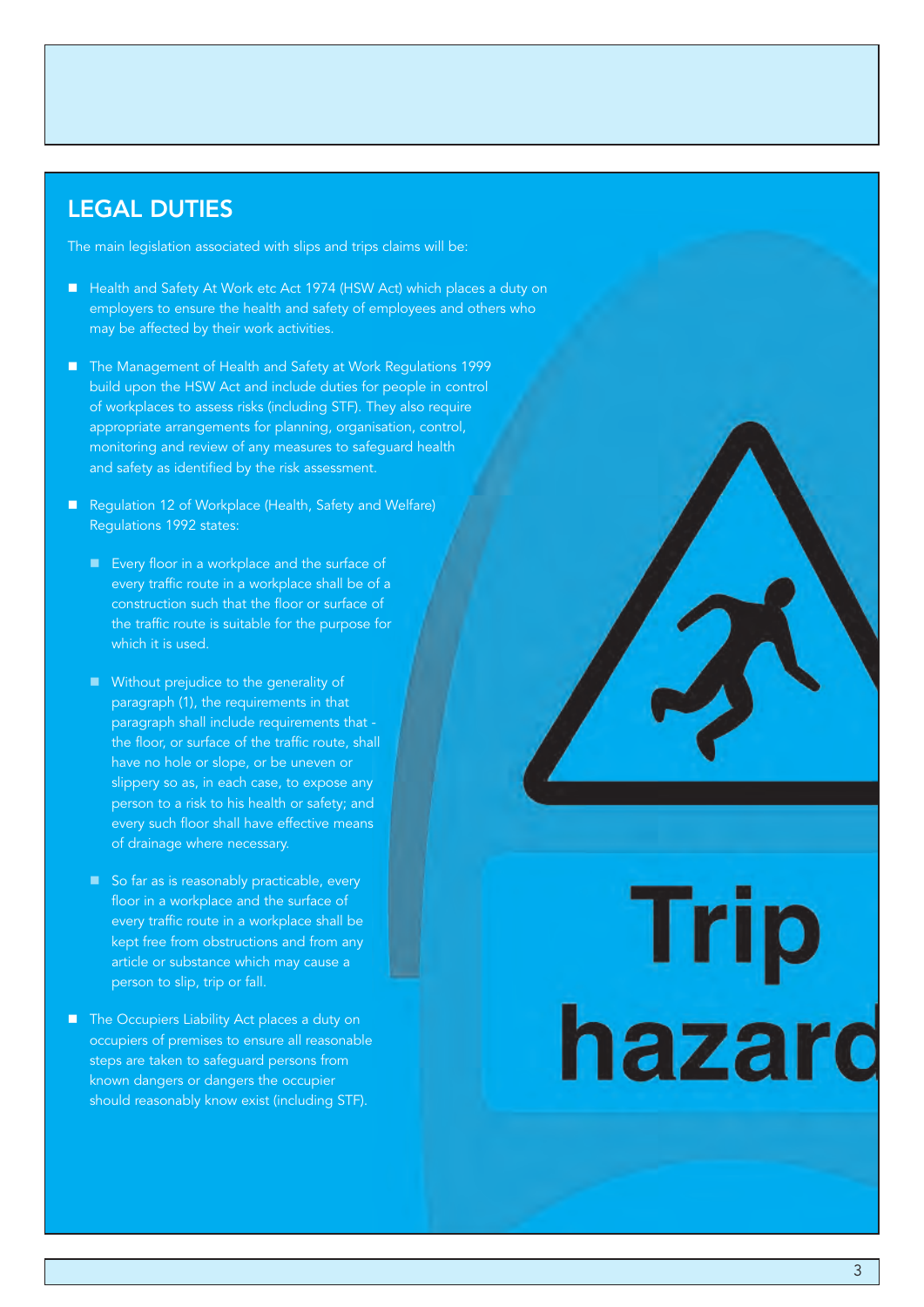### **CASE LAW REVIEW**

From the regulatory perspective, it is highly likely the employer or occupier will owe a person who has slipped or tripped a duty of care, but there may be grounds for claims defence if the employer or occupier has taken all reasonable steps to control the risk.

The following cases are examples of success. Whilst they are instructive, it may be a mistake to infer any general tariff or rule as all cases will turn on their own particular circumstances.

### **FURNESS V MIDLAND BANK PLC (2000)**

F slipped on a few drops of water that had been spilled on stairs. F alleged breach of statutory duty by the defendant under the Workplace (Health, Safety and Welfare) Regulations 1992. Making an order dismissing F's claim, it was concluded that the degree of risk from such a spillage was extremely small, and to protect F from a fall would have required continuous supervision of the staircase, which was not reasonably practicable. F sought to show that the defendant had failed to take reasonable precautions against spillages on the stairs. What the defendant should have done, F argued, was instruct the workforce, or some of them, to keep a look out for spillages. In failing to do so, F claimed, the defendant had failed to discharge its statutory duty under the 1992 Regulations. The defendant argued that the appeal should be dismissed because it carried out health and safety checks periodically, and that the staircase was cleaned at the end of each working day.

It was held that:

- (1) The spillage of water on the stairs was clearly a substance which was capable of causing a slip or fall. The burden was therefore upon the defendant to establish that it was not reasonably practicable to keep the stairs clear of spillage *(Nimmo v Alexander Cowan & Sons Ltd (1968) AC 107)*
- (2) There was no doubt that it was reasonably practicable for the defendant to have instructed its employees in the manner suggested by the appellant. However, a failure to make such an instruction was not a breach of the 1992 **Regulations**
- (3) If there were frequent spillages, it would have been necessary to have instructed staff to be alert and deal with spillages *(Ward v Tesco Stores Ltd (1976) 1 WLR 801)*
- (4) In cases such as the present one however, where spillage was very rare and the premises were used by employees only, it was absurd to consider that the suggested instruction served a useful purpose
- (5) There was no requirement for the defendant to instruct its staff to keep a look out for spillages. It was not reasonably practicable for the defendant to keep the staircase free from spillages of such a small amount
- (6) Accordingly, the Recorder reached the correct conclusion, namely that F had not established a breach of the 1992 Regulations. Appeal dismissed.

### **JAMES V PRESELI PEMBROKESHIRE COUNCIL (1992)**

J tripped on a three quarter inch gap between paving stones for which P was the responsible authority. It was held, that P was not liable. The relevant question was not whether the pavement was in a poor condition but whether the particular spot where a plaintiff fell was dangerous. Not every defect in a highway is "dangerous", and what was required in this context was the sort of danger which an authority may reasonably be expected to guard against. The court accepted that 25mm (1 inch) was the point at which highway authorities generally considered a trip hazard to require repair.

### **LAVERTON V KIAPASHA (2002) W.L. 31476475. (CA)**

L slipped and sustained injury while walking on the wet tiled floor of K's takeaway premises after drinking with friends. K appealed against a decision awarding damages to L and finding K wholly liable for having breached its duty of care under the Occupiers' Liability Act 1957. It was held in the appeal that K had taken reasonable care in the circumstances of the case. K had fitted non-slip tiles, and whilst it was inevitable that customer would walk in water during wet weather; it was impractical to mop during busy periods and unreasonable to expect that K ensure that the doormat remained in front of the door. Had K been found liable, L would have been 50% contributorily negligent as she had not taken the care reasonably expected from a person when walking on an obviously wet floor.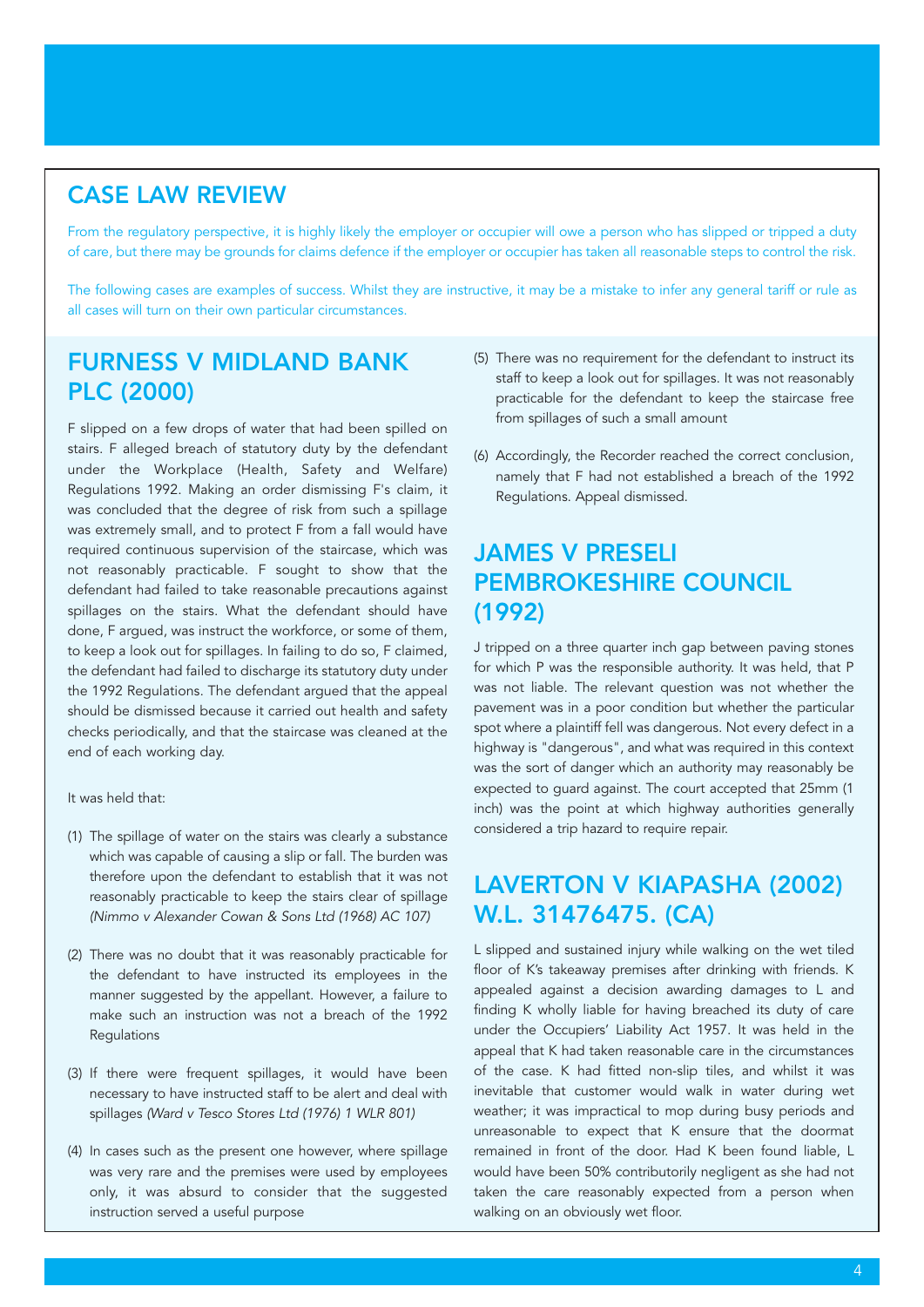### **GREEN V ASDA STORE LTD (UNREPORTED, MAY 22, 2003) (CC)**

G slipped on a single grape in a supermarket owned by A, and consequently sustained injury. G alleged that A had failed to implement an adequate system of cleaning and had thus failed to discharge their duty of care. A submitted evidence that it operated a "clean as you go" system under which employees were to be alert to spillages at all times. A janitor from an independent company also patrolled the produce section every 30 minutes (though no evidence was submitted as to whether this was implemented on the accident day).

A also submitted evidence that in the year of G's accident 1,905,887 customers had passed through the store and that during the same duration only nine similar incidence had occurred. It was held that A was not liable. The grape could have been there only a matter of seconds or perhaps a little longer and there was an adequate and properly implemented maintenance system. Thus, A had taken reasonable care in all the circumstances of the case.

### **STF RISK MANAGEMENT STRATEGY**

By way of a generic risk management strategy, the following should be considered.

- 1. You maintain adequate data on STF accidents to include accident numbers, accident frequency, accident severity (days lost), root cause of accident, location of accident, time of day etc.
- 2. Your Board set realistic targets on STF accident reduction, reduction of days lost, reduction of claims incidence, improvement in claims defensibility rates etc. Such targets should relate to company, department and individual line managers.
- 3. The required competence is in place within the H&S department or company's "competent person" and at manager/ employee level.
- 4. STF risk assessments are undertaken to the principles of the "Slip Potential Model" (see detail below).
- 5. Documented controls to reduce contamination and obstructions on floors are introduced.
- 6. An appropriate footwear policy is defined for employees.
- 7. Cleaning, inspection and maintenance regimes are defined and documented.
- 8. Employees and managers responsibilities and job descriptions are defined.
- 9. The STF management system is auditable and audited.
- 10. The Board monitor and review STF performance.

### **HSE SLIP POTENTIAL MODEL**

This model provides a succinct summary of the elements to be considered during a slip assessment (i.e. Is the floor surface suitable for the environment it is in, for the intended users and the behaviour they may exhibit?). Where practicable, you will need to have influence over the footwear of users and consider arrangements for preventing and removing foreseeable contamination on the floor.



**QBE** European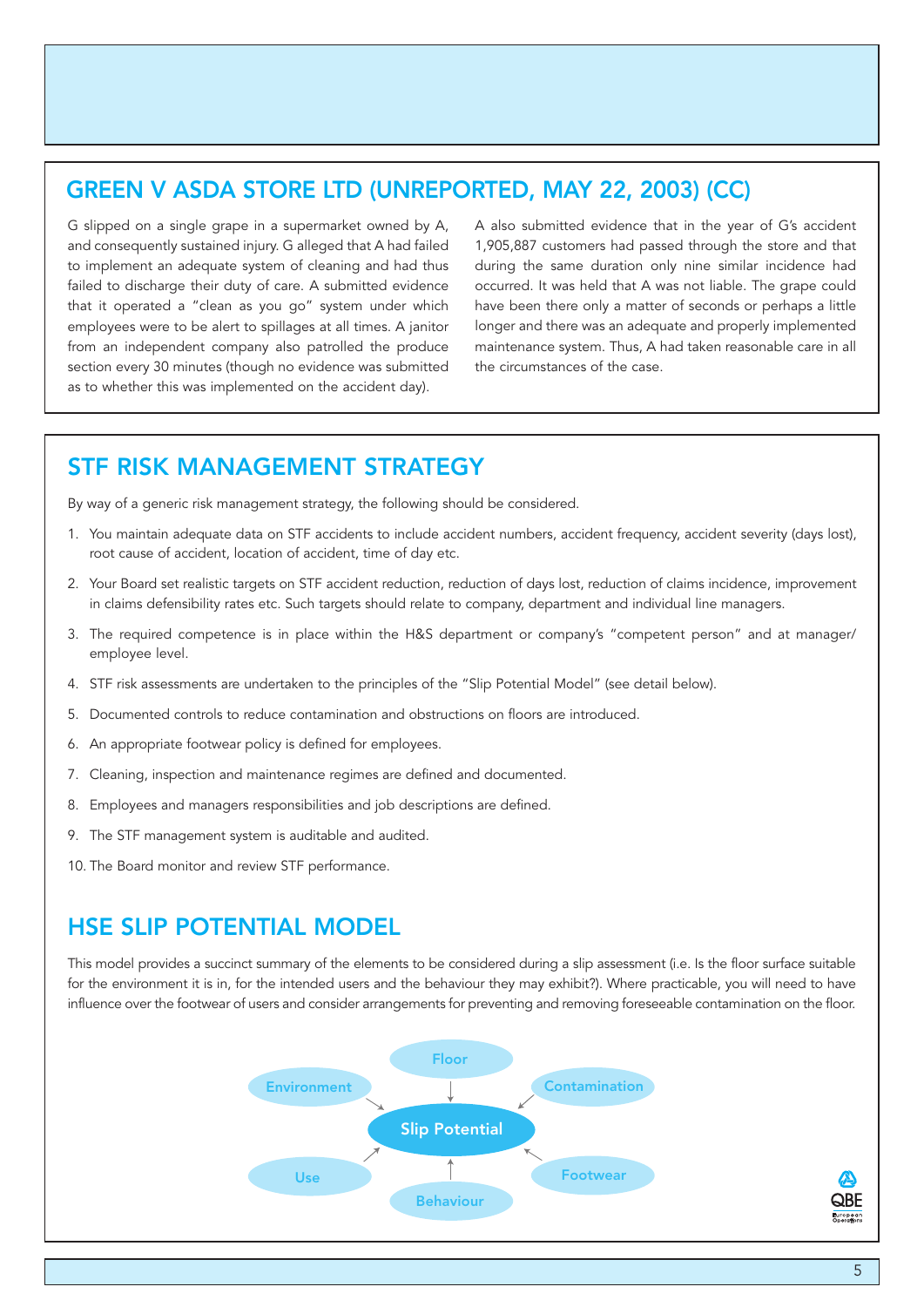## **HSE'S SLIP ASSESSMENT TOOL (SAT)**

The HSE's slip assessment tool can be found and downloaded at www.hsesat.info. This is a useful tool to aid your risk assessment in line with the slip potential model and the comments below. To use the SAT you will need to obtain a floor surface roughness meter, and links to obtain these can be found on the HSE web pages. Alternatively, you could liaise with your Local Environmental Health or HSE Office.

### **FLOORING**

The CIRIA guidance describes testing equipment to determine Slip Resistance Value (SRV) of floor surfaces. The preferred test is using the "Pendulum". Further research has indicated that the relative risk of slipping from surfaces with a specific SRV may be as follows

| Risk 1 in: | <b>Minimum SRV</b> |
|------------|--------------------|
| 1,000,000  | 36                 |
| 100,000    | 34                 |
| 10,000     | 29                 |
| 200        | 27                 |
| 20         | 24                 |

The message here is that floors with an SRV greater than 36 are preferable to minimise slip incidents. A simpler test and one which forms part of the SAT, is to measure surface roughness. Slips will be minimised if the surface roughness of the floor is greater than 20 microns. These benchmarks generally apply where water is the floor contaminant and will need to be uplifted depending on the type of contamination. Within the food industry, a surface roughness greater than 30 microns is recommended.

This is not to say all "smooth" floors need to be replaced. Typically all dry floors provide a sufficient SRV but the type of floor needs to be selected in line with its use, the contamination foreseeable and the cleaning that is practicable to remove contamination. The SRV of common floor surfaces can be seen below.

| <b>Floor</b>            | <b>SRV Dry Floor</b> | <b>SRV Wet Floor</b> | <b>Roughness/Microns</b> |  |
|-------------------------|----------------------|----------------------|--------------------------|--|
| Parquet                 | 74                   | 10                   | 1.6                      |  |
| Unpolished Terrazzo     | 52                   | 27                   | 6.4                      |  |
| Quarry                  | 55                   | 41                   | 12.5                     |  |
| Vinyl Safety            | 56                   | 33                   | 16.5                     |  |
| Cork                    | 65                   | 50                   | 54.9                     |  |
| Vitrified Ceramic       | 53                   | 20                   | 2.5                      |  |
| Polished Terrazzo       | 52                   | 17                   | 1.3                      |  |
| Carborundum Quarry      | 65                   | 57                   | 22.6                     |  |
| <b>Profiled Ceramic</b> | N/A                  | 21                   | 8.4                      |  |

QBE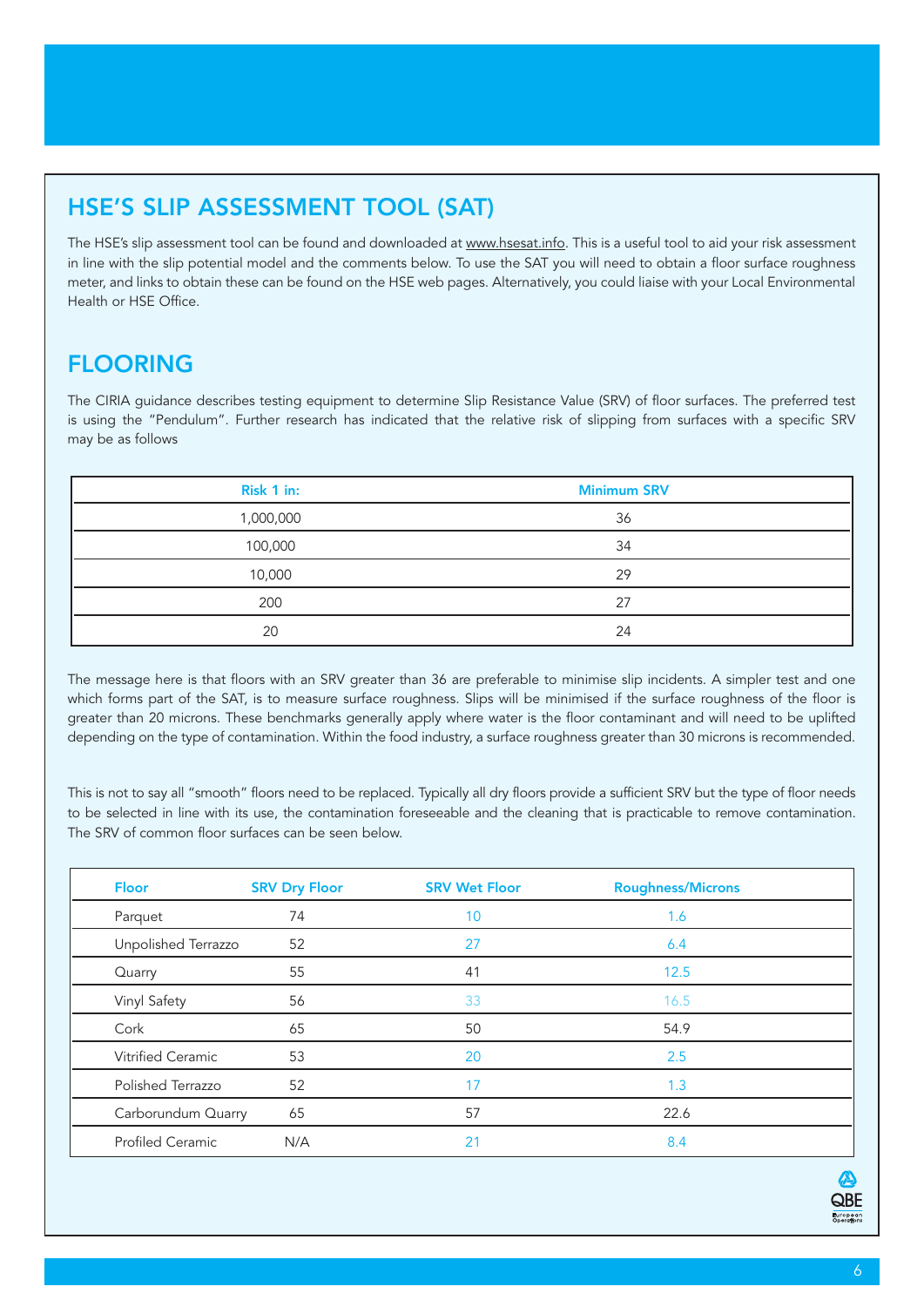### **CONTAMINATION**

Contamination can be any substance on the floor surface, whether it is a wet or dry substance. By removing the contamination and returning the floor to a dry state, the risk of slipping will be insignificant. Preferably the assessment process will identify all sources of potential contamination and introduce controls to prevent the contamination reaching the floor or to prevent its spread e.g. building canopies, entrance matting, drip trays around machines & conveyors….etc.

Where constant or frequent contamination on a floor, with a poor SRV, is foreseeable and users cannot be prevented from using such a floor then liability is likely to attach. In such circumstances, the use of warning signs or cones is unlikely to absolve a duty of care and employers and /or occupiers in these circumstances should plan to replace or treat the floor so that the SRV or surface roughness of new floor is suitable for the type of contamination expected.

A common argument for not increasing surface roughness of a floor is a perceived inability to clean floors to required hygiene standards. Further research is summarised in the CIRIA guidance, which shows this argument to be unfounded, subject to applying the correct cleaning technique for the type of floor.

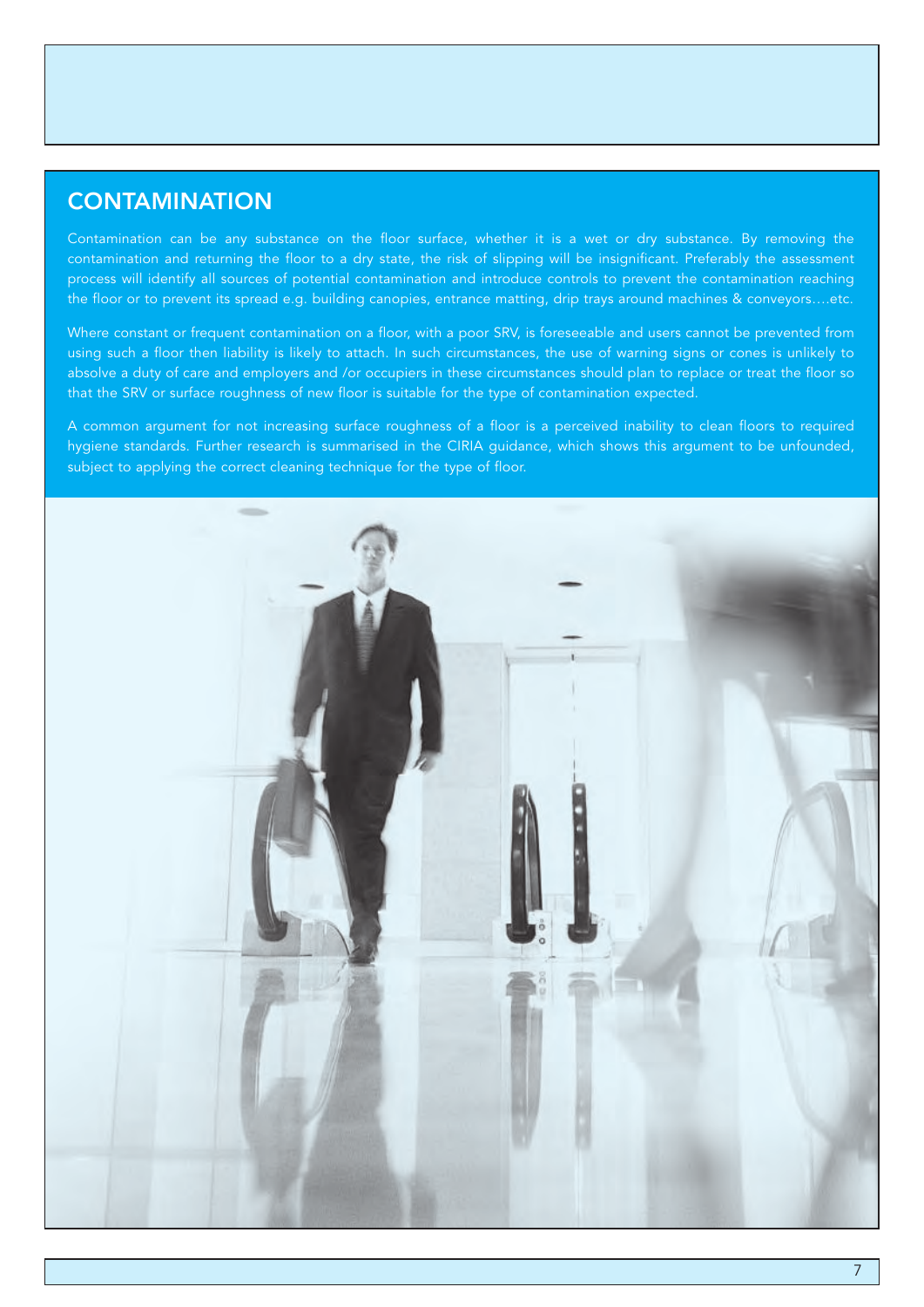### **CLEANING**

A well defined cleaning regime and inspection system is a crucial element in preventing accidents and successful claims. The message to instill in all employees is that a dry, clean floor will be a safe floor. Systems need to be created that maintain this dry/clean state as far as reasonably practicable. It is essential that documentation is maintained to demonstrate these systems have been adhered to. Practical systems to consider and adapt to your circumstances include:

- All employees participate in a "clean as you go" regime.
- "Clean as you go" methodology should be "dry cleaning" where practicable e.g. use a paper towel to absorb a spillage rather than creating a greater surface risk with "mop and bucket".
- **Thorough 'wet cleans' to be designed to** cleanse floor and remove all contamination. Where practicable, such cleans should be cordoned off until returned to a dry state and done at time of day when pedestrian movements ar e at their lowest.
- **Employee training provided to ensure they** apply the correct cleaning technique for the respective contamination encountered.
- Active monitoring techniques are recorded to demonstrate employees are working to "clean as go" routine. These can be included in manager/supervisor's responsibilities and more formally perhaps by departmental audits that score housekeeping performance.
- In premises, which the public have access to, regular inspections of the thoroughfares should be recorded at least hourly.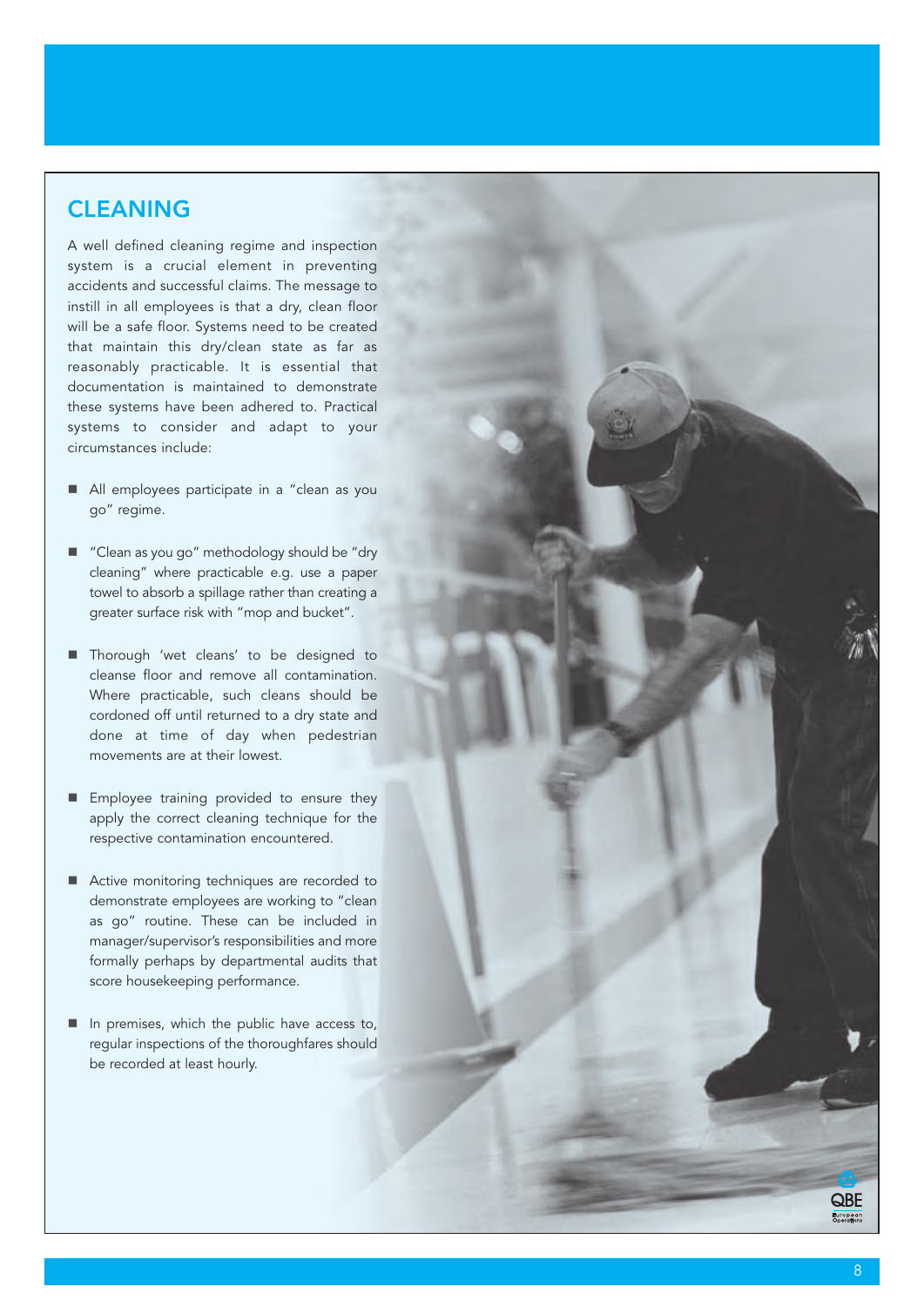### **FOOTWEAR**

The selection of footwear for employees will form part of your Personal Protective Equipment risk assessment. The risk of slipping needs to be considered alongside other risks to the foot such as falling objects or materials piercing the sole. Research in to the slip resistance of footwear highlights:

- Not all safety footwear is slip resistant.
- The properties of the shoe sole are highly relevant in determining with a pedestrian slip.
- The surface roughness and material hardness of the sole have a significant influence on its frictional characteristics and therefore, its slip resistance.
- The wear rate and to a degree cleanability of the sole influences the surface roughness levels throughout the life of a shoe sole.
- Wearing flat shoes that maximize the area of contact with the floor, especially at the heel, can reduce the number of slip injuries considerably.
- To improve the slip resistance in contaminated conditions, the shoe sole should generally have deeper cleating and a well defined tread pattern.
- **F** Footwear should fit correctly. Slipping is more likely if the wearer's foot moves within the shoe.

Footwear that has performed well on the DIN 51130:2004 Ramp Test exhibit the following characteristics as highlighted in this diagram from SATRA's design guidelines for good slip resistance.



### **TRIPS RISK CONTROL**

Of the HSE's statistics on STF, 25-33% of these are due to "tripping". The above comments are specific to "slipping" but the principles will apply to tripping incidents too.

The main difference between slips and trips is the causative element. Primarily, trips are caused by poor housekeeping. Your risk assessment needs to address common causes of tripping (e.g. trailing cables, uneven edges to flooring or gratings/covers, loose mats/carpet tiles, temporary obstructions, unseen changes in floor level). By removing these obstructions, or making them more visible to the person, tripping incidence should significantly reduce.

Many companies have achieved considerable success with the "5S Philosophy". This system aims to eliminate unnecessary items from the workplace using the principles of 'Sort, Set in order, Shine, Standardise and Sustain'.

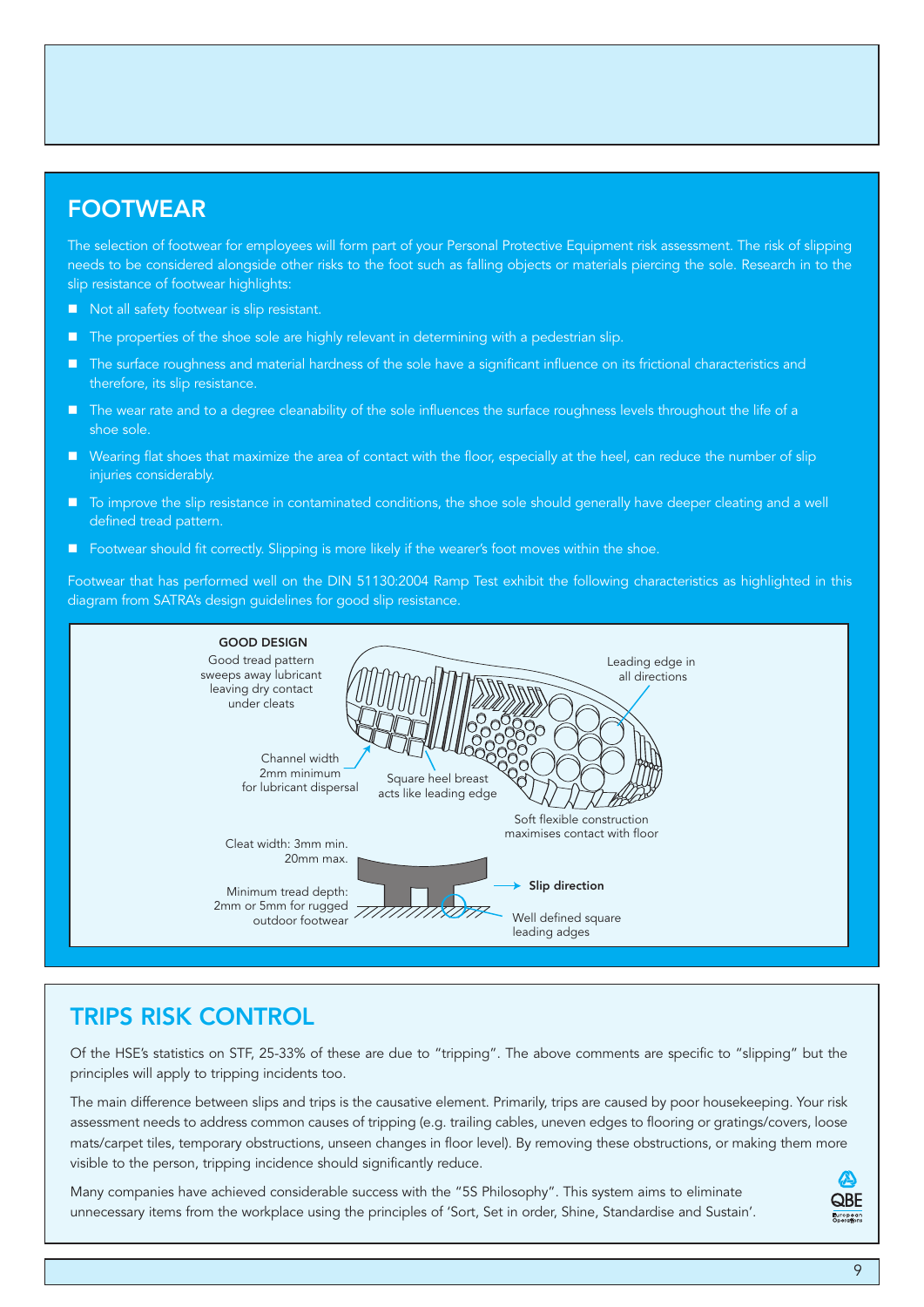# **ACTIVE MONITORING**

All the controls identified by your STF risk assessment will need to be actively monitored. Shortcomings that have hindered claims defence include:

- failure to monitor wear and tear on floors and to maintain the slip resistance value of floor
- **failure to inspect and replace footwear**
- poor preventative maintenance
- faded floor markings denoting clear zones
- incorrect cleaning procedures
- poor recording of inspection and cleaning procedures etc.

### **ACCIDENT INVESTIGATION**

A key part of any claims defence is good accident investigation. QBE claims inspectors can guide you through this process. With regard to slips and trips, it is important all mitigating factors are recorded including the condition of the floor, any contamination present, what the person was doing, the environmental conditions, quality of lighting, footwear worn etc. It is important the investigator records facts and does not express opinions that could hinder defence if all the reasonable control measures mentioned above are in place.

With regard to public liability claims, you may often not be aware of any incident until a claim is submitted. Here the value of your active monitoring, and systems that record your cleaning and inspection regimes come into play to demonstrate at the time of the alleged accident you had done all one could reasonably expect.